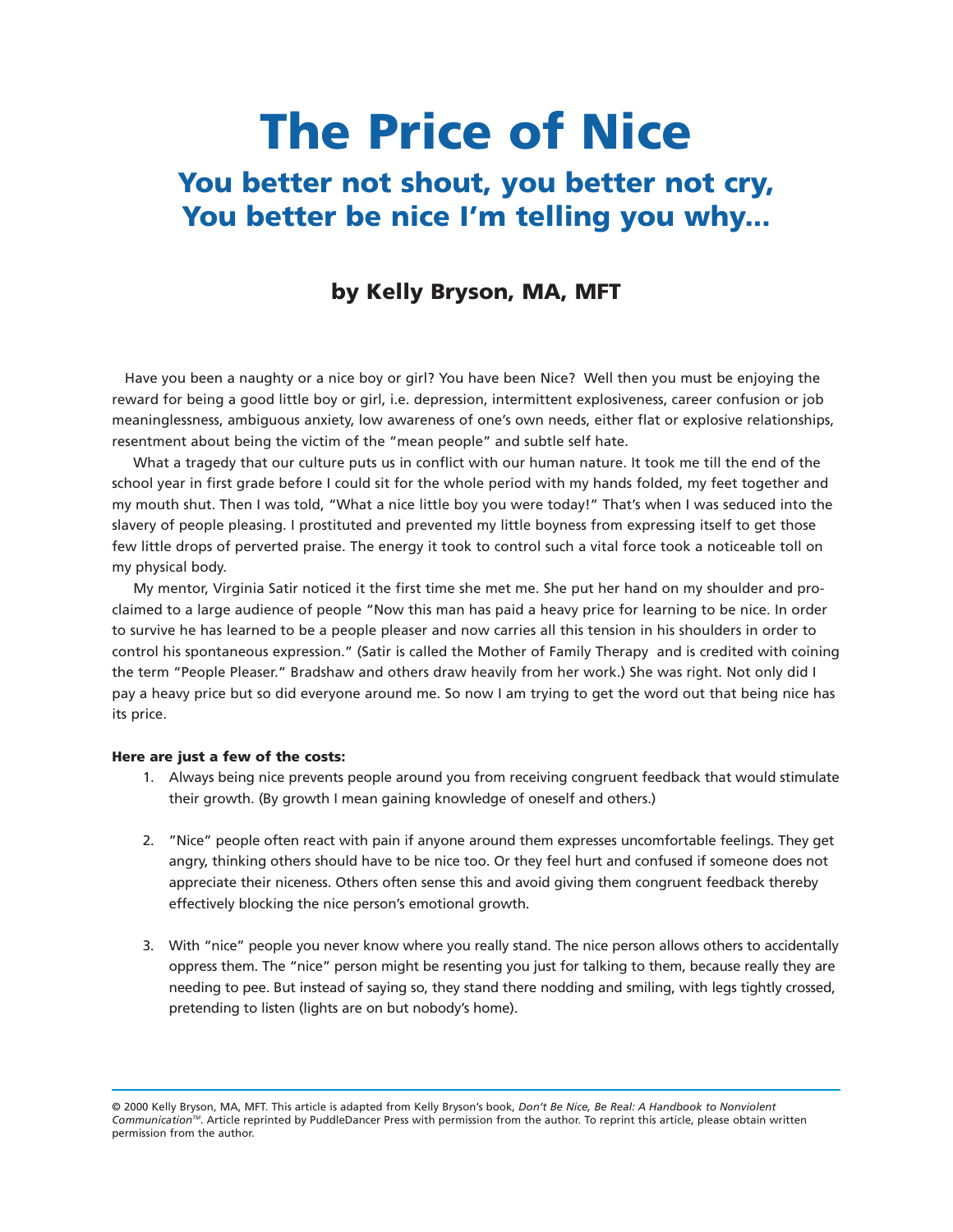

- 4. You never know with a nice person if the relationship would survive a conflict or angry confrontation. This uncertainty of course greatly limits the depths of intimacy possible.
- 5. Do you really trust a "nice" person to back you up if confrontation were really needed?
- 6. Often people in relationship with nice people turn their irritation toward themselves because it is so confusing how they could be so upset with someone so "nice." In intimate relationships this leads to guilt, self hate and depression.
- 7. "Nice" people frequently keep all the anger in until they find a safe place to dump it, i.e., a child, a federal building to blow up, a helpless dependent mate. (Timothy McVeigh, the suspect in the Oklahoma City bombing is described by acquaintances as a very, very nice guy, who would give you the shirt off his back.) Success in keeping the anger in, will often manifest as psychosomatic illnesses (ulcers, back problems, heart disease, etc.).

In my work as a psychotherapist, it's the ones who had "Nice Parents" or "Rigidly Religious Parents" (as opposed to spiritual parents) that are often the most stuck in the chronic low grade depression. They have a difficult time accessing or expressing any negative feelings towards their parents. They sometimes say to me "After all my parents did for me, seldom saying a harsh word to me, I would feel terribly guilty complaining. Besides it would break their hearts." The psychologist Rollo May suggested that it is less crazy to a child to cope with overt withdrawal or harshness than to try to understand the facade of the always nice parent. When everyone agrees that your parents are so nice and giving and you still feel dissatisfied, as a child you conclude that there must be something wrong with your ability to receive love.

Nice guys not only finish last they do so with great resentment. They then turn this resentment inwards (because it would not be nice to express it) and become depressed. I work with a lot of divorced, depressed, disillusioned women who tell me, "It's not fair, I did everything right, touched all the bases and I have nothing to show for it. Now I don't even know who I am or what I want." Of course people who are depressed never know what they want, that's why they're depressed. They are out of the sweet flow of life. They are playing a game of "cognitively arresting their alternatives Ping-Pong" in their heads. "Maybe I want to go back to school... No, that would be selfish of me because the kids need me. Maybe I'll start a business....No I hate all that dog-eat-dog competition. Maybe I'll look for a love relationship....No, I do not know if that's appropriate yet... etc."

A part of me is concerned about introducing yet another label into the culture, but sometimes labels are just too fun to resist. So my new label is "Niceneck." A "Niceneck" is someone who is too nice for their own good.

Or maybe I should invent a disease out of it like "Niceneckism," Or maybe ADDS (Assertiveness Deficit Disorder Syndrome) and open up treatment centers all over the country to help people recover from it, kind of like what they did with Codependency.

Here's a checklist to help decide whether you can apply this new self judgement to yourself. Or to borrow a phrase from the comedian Jeff something-or-other-Worthy, **"You just might be a "Niceneck" if ..."**

- 1. When someone bumps into you from behind with their grocery cart, you apologize.
- 2. People have a tendency to grab you by the shoulders and shake you a lot.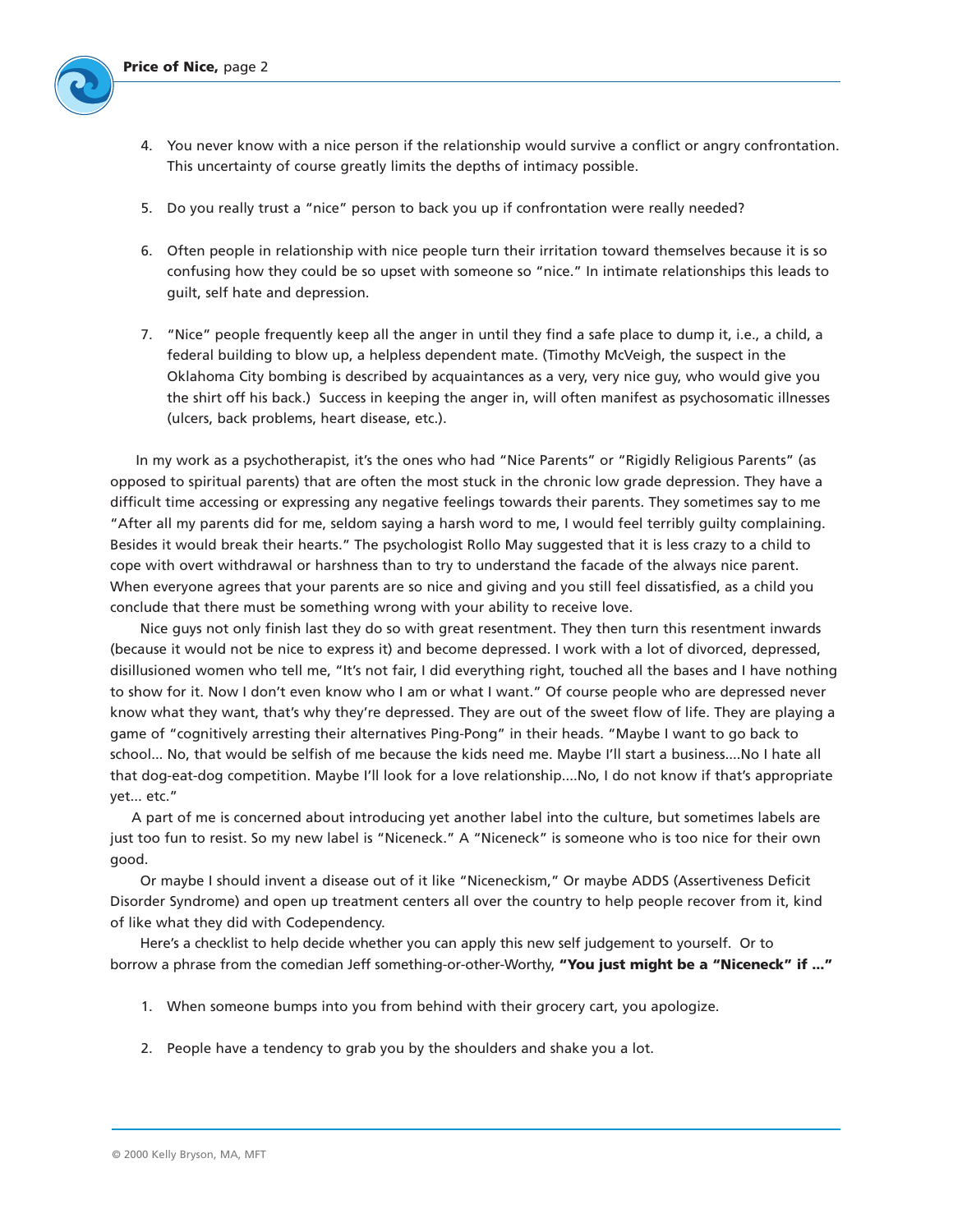

- 3. Some Babal-on-and-on-ian has been talking to you forever on the phone but you are afraid to tell them you want to go to sleep. You are afraid of either hurting their feelings (which really means that you are afraid of feeling guilty) or being perceived as rude.
- 4. You have trouble saying your real "yes's and nos."
- 5. You are constantly thinking about how to say things without upsetting people.
- 6. It takes you an hour to tell the telemarketer you have no interest in buying a cactus ranch in Yuma. (Do you realize that you are the cause of the starvation death of the telemarketer's children? Because he could have made some money by selling to someone who was actually going to buy.)
- 7. Your roommate skips out on you without paying his rent. Instead of filing in small claims court you spend hours meditating on 'Why did I create this in my life?' or you may call and thank him for helping you face the karma of your money issues. This I would call graduate level Niceness — Avoiding Assertiveness through Spiritual Self Blame.

Now I recognize that some of you are only aspiring "Nicenecks" perhaps because you haven't been through the western punishment/reward school system, or had other education that tries to get you to grow and change through self hate. If you want to catch up with the rest of us "Nicenecks" I suggest practicing the following:

### **Seven steps to Self Sacrifice or how to become a "Niceneck"**

- **1. Listen to other people longer than you want to.** Examples: Listen to telephone solicitors, religious missionaries, multilevel marketing acquaintances, and whining friends to their satisfaction.
- **2. Do everything you feel obligated to do.** Examples: Write thank you letters to all the relatives and acquaintances you think you should after each holiday, go to every meeting, political rally or religious service you think you should, contribute to every charity and volunteer for every organization that asks you for help. If no one asks you, motivate yourself to initiate a call to them.
- **3. Work for a living, instead of figuring out how to get paid to play.**
- **4. Do anything to prevent other people from freaking out.**
- **5. Chant the mantra "No pain no gain."**
- **6. Adopt the motto: "Me last."**
- **7. Call my aunt who is a Blackbelt Babalonian** (meaning she can speak on the inhale as well as the exhale) **and volunteer to be her friend.**

If none of these options appeal to you and you are tired of trying to get better at "walking on eggshells" then I suggest "walking in rhythm to the beat of your own soul" and learn how to enjoy people freaking out about it. How? I teach Compassionate Communication to help myself with this. When tempted to be nice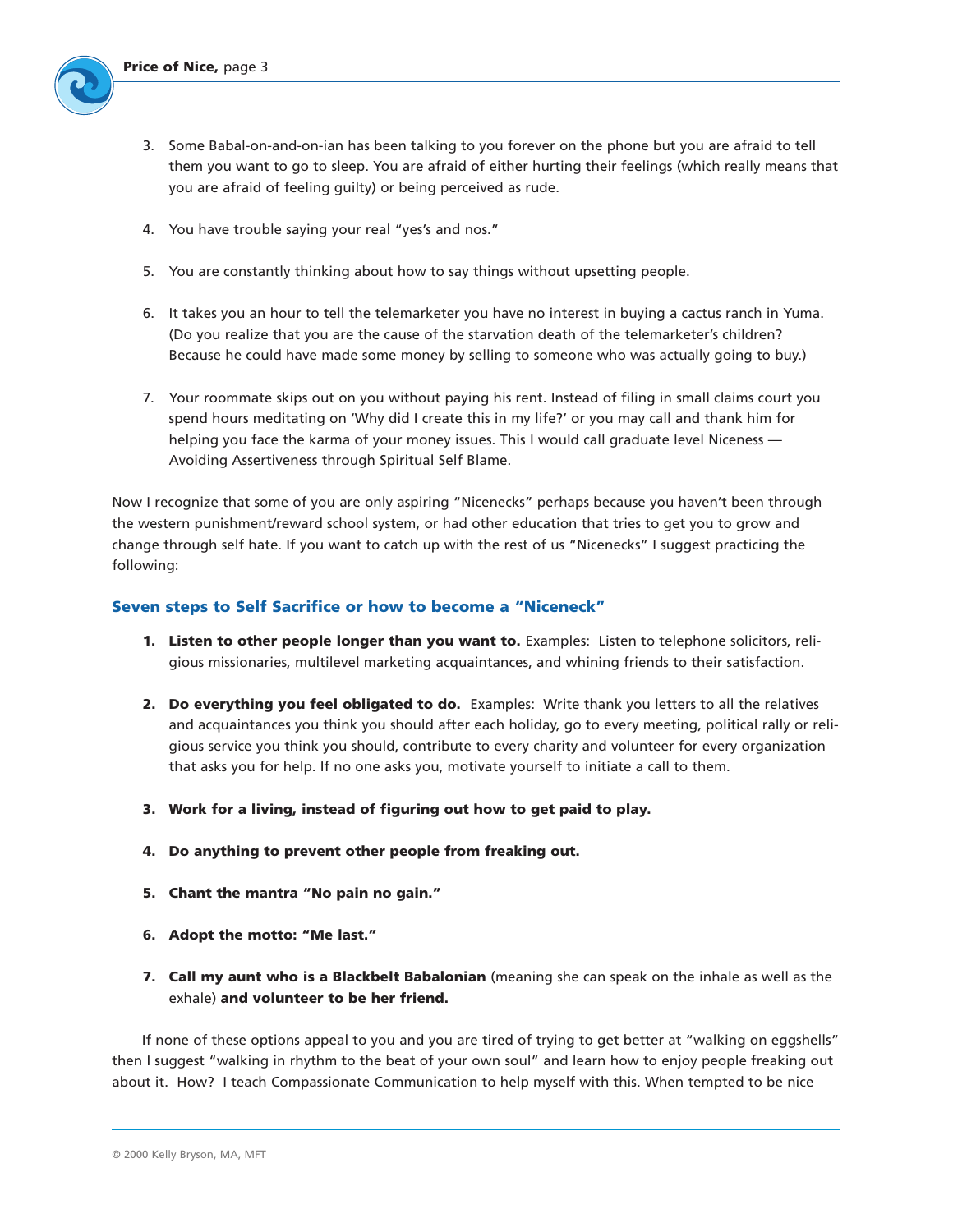

and give up my needs I like to say "I'm feeling \_\_\_\_\_\_" and then I express the emotional truth. **Example**: "I'm feeling worried about staying on the phone because I want to get this article written before the deadline." Passion is the larger part of Compassion. So I like to first have passionate self compassion and then I can have compassion and empathy when others freak out. Example: "Well fine, see if I ever call you again!" My answe, "Are you hurt because you wanted to keep talking?"

Or suppose your best friend asks you "Am I fat?" The nice friend responds "Oh, no you're pleasingly plump." The tough love with an attitude friend, "Let's just say your blood type is Ragu and if someone threw a snowball at you it wouldn't hit you it would go into orbit around you." The first is likely to support your best friend in rationalizing away a desire for a more healthy body. The second response would likely trigger a shame attack, (of course depending on the relationship) necessitating a trip through the emergency room entrance to Baskin and Robbins (Basking in self pity and Robbing themselves of health) for some Rocky Road Resuscitation. The nice friend's response is trying to meet the need for compassion and gentleness at the expense of honesty and trusting the other's strength. The tough love friend's response is a type of honesty, but at the expense of the gentle compassion needed to establish connection, which allows for lasting influence. This radical brutal honesty does sometimes influence the other to change out of shame, fear, hurt or guilt, but because it is coming from the outside and is pain motivated, the change will likely be temporary. For change to be lasting it needs to come from an inner willingness and be focused toward some pleasurable goal like feeling alive and healthy. Pain is a good short term motivator, but self love or pleasurable satisfaction is necessary for sustained motivation.

If I want to be a lasting positive influence on my friend I need to come from gentle strength myself. In response to my friend's question "Am I fat?", I might respond "Are you worried about your health or your attractiveness?" And then I would want to give my friend space and time to be heard in, to explore and unwrap what it is all about for them. After they have gotten the empathy they need I might then ask "Would you like to hear my honesty about your weight?" Again I would pause here to be sure they really are consenting and not just capitulating. With certain friends I have them sign a legal document in blood that they really do want my honesty. It might sound like this: "I am very scared about your health because I want you for a friend for as long as I can have you. I am very sad that you haven't had a date in such a long time. I want you to be happy and have love in your life. How do you feel about what I am saying?"

In this world we are constantly faced with dealing with people who are consciously or unconsciously behaving in ways that do not meet our needs. Many of our teachers taught us not to "talk back." In other words, to be quiet when our needs were not being met. We learned to deal with our pain by stuffing it or taking it out on weaker beings. We learned creative ways to try to take care of our needs, like dissociating from them or using passive aggressive tactics. By passive aggressive I mean what I taught myself to do in order not to risk getting punished for asserting my needs. I learned to pout. I am hoping my pouting will make you so miserable that eventually you will come to me, guess what I need and give it to me. I am teaching myself some new behaviors when someone else's behavior is not meeting my needs. Here's a story showing how I would prefer to negotiate my needs.

Once I was in a workshop with Dr. Marshall Rosenberg and had just completed a huge piece of emotional work around issues related to my father. I had been crying belly sobs of grief release and was now starting to catch my breath as the focus of the group went on to the next person's issue. I unconsciously began to rock and make a little whimpering sound on my breath's exhale. I was sitting right beside Dr. Rosenberg when he leaned over and whispered in my ear, so as not to embarrass me, "That little sound you are making, is that soothing to you?" I was startled from my self involve state "Ahh.. yes." "It's irritating as hell to me, because I want to both comfort you be focused on this next person's issue. Could you find another way to soothe yourself?" I was a little embarrassed despite his attempt to protect me from it, but I was able to just open my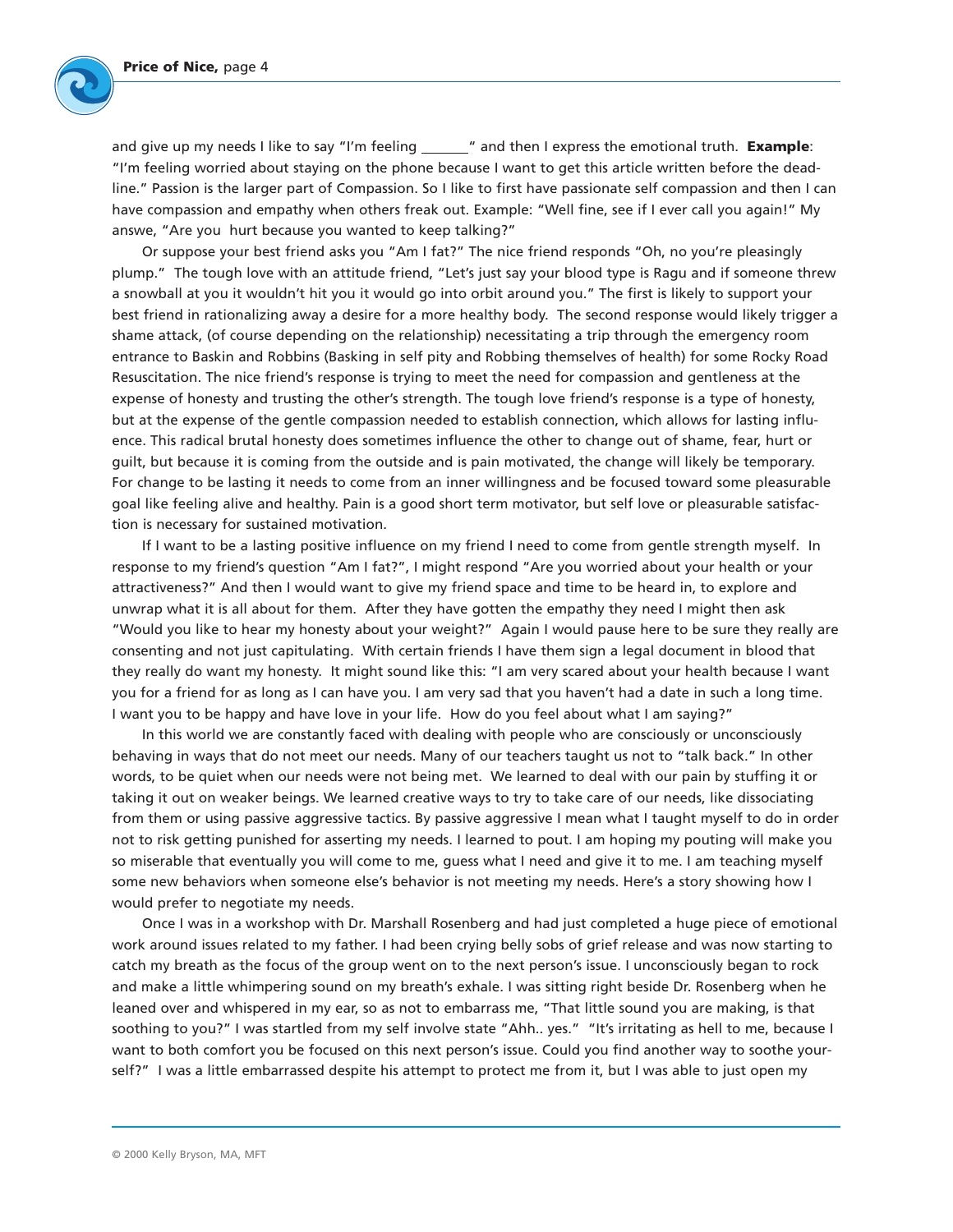throat a little more on the exhale and comfort myself through breathing and rocking.

What Dr. Rosenberg demonstrated was **"Three smooth steps to self assertiveness":**

- **1. Demonstrating empathy to the feelings, needs and intentions for the person unpleasant behavior.** ("That little sound you are making, is that soothing to you?")
- **2. Self responsible expression of our feelings and needs.** ("It's irritating as hell to me, because I want to both comfort you and be focused on this next person's issue.")
- **3. Express a request for an action that demonstrates a willingness to get both people's needs met.**

The more I care about someone the more painful it is to be "nice" to them or to allow them to accidentally oppress me. The other day my partner came bouncing into my room saying she was very hungry and did I want to go to breakfast. I really wanted to keep reading but I was too humble to admit that. I wish I had remembered what Golda Meir once said: "Quit being so humble, you're not that great!" I chose instead to go to breakfast and subtly resent myself for giving up my desire to read.

The tragic part of the story occurred a few days later when she once again asked me to go somewhere while I was reading. I felt the resentment rise up from my belly and a little voice saying, "I don't want to do that to me again." Then I felt the temptation to project it and blame her for asking. Finally I told her what was going on with me. How I had given up my need for her sake the other morning. Immediately tears welled up in her eyes as she told me she never again wanted to be the stimulus for me resenting myself or giving up my needs. Wow! I began to see practically how important it is not to be NICE and how we cannot really sacrifice our needs for the other, lest we trigger pain for them. It is important to hang in there until we find Win/Win. Whenever our niceness allows another to oppress us and prevent us from getting our needs met, we either resent ourselves, the other or both. I would go so far as to call it a form of violence. It is a violence of self abandonment and whoever we allow to oppress us, we will subtly hate and withdraw from.

In our schools and families we are taught how to think in terms of moralistic judgments instead of in terms of our needs and requests. Our teachers and parents think it is their job to teach us right from wrong, appropriate from inappropriate. Sadly what we learn is to disassociate from our feelings and needs and express ourselves in judgmental terms of what is wrong with other people. We learn to say things like "It's not fair" instead of "I'm hungry, would you share the donuts?" Or "You're rude" instead of "I'm feeling distracted, would you lower your voice so I can hear the movie?" Instead of gaining successful experiences of asserting our needs and getting what we want we collect painful experiences. We ask for what we want in the only way we have been taught, through moralistic judgements of others, which gets perceived as an attack and provokes a counter attack. Then we not only don't get what we want we end up feeling fear, shame and guilt.

#### **Example:**

Jane: You are afraid of intimacy and commitment (A judgmental diagnosis instead of an expression of her own intimate feelings or requests)

John responds: And you are needy and insecure. Get a life!

OR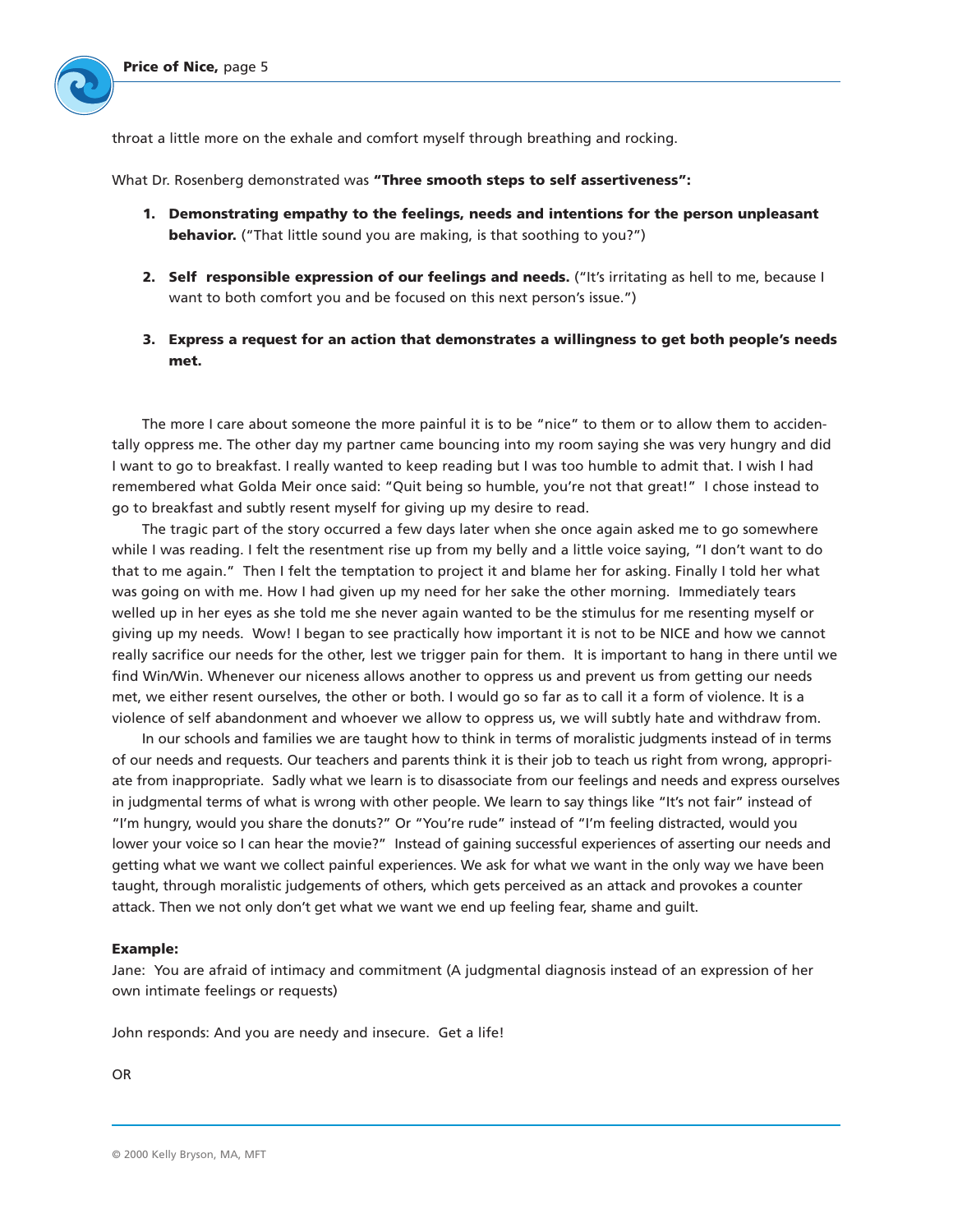Little Jane: You're mean. Why won't you let me play with you?

Little John: Because you are a little dweeb, that's why!

No wonder we learn to stop expressing ourselves early on in life. We get so wounded by others reactions to how we express our needs that we shut down. We learn: "If you are going to get along you have to go along."

"Nicenecks" are terrified of being abandoned by others or isolated from the group. This is partly why nice people deny that there is anything terrible going on, like in the Emperor's New Clothes story. To a niceneck it would be "rude" to acknowledge that there is an elephant in the living room. (In my family there were herds of elephants being ridden by nude emperors parading through our living room.)

I suggest that the really catastrophic acts of violence in the world were passively condoned by the nice majority of the culture. In WWII large numbers of people, particularly certain international religions, knew what Hitler was up to and what was happening in the concentration camps but chose not to make waves. Even the Nazi's themselves were trying to flee their inner demons and avoid the inner conflict created by German child rearing practices. They were taught to "knock on the door to love through obedience to authority." This is why all they could do was be nice, go along, and never be naughty by saying NO to "Heil Hitler dur fuhrer" (the father). It was out of this fear of coping with the inner conflict between their culture and their nature (inner child) that they supported their government in attacking some "Evil Empire" out there. In this case it was the Jews.

I produced a play this summer called *1,000 Clowns.* In it, the lead character Murray tells these social workers who have come to compel his nephew to attend school, "Before I give him over to you I want to make sure he won't learn how to become one of the nice dead people. I want to be sure he'll know when he's chickening out on himself. I want him to get to know exactly the special thing he is or else he won't notice it when it starts to go. I want him to see all the wild possibilities and to give the world a little goosing when he gets the chance. I want him to know the subtle, sneaky, important reason he was born a human being and not a chair."

Well I have been a good, nice useful chair for the society but it has cost me my creativity and my connection to my wild wonderchild. I'm relieved to report that this elan vital (vital life energy which cannot be created or destroyed) has not been murdered as I feared but simply trapped in a tomb of fear, guilt and shame. As a recovering "Niceneck" I'm discovering and uncovering a long lost and precious friend of mine. I wrote this poem to create and celebrate our reunion:

> Heart broken by shattered childhood dreams. Knowledge of Realms of Creativity lost, I grieve the cost to my now lonely soul. Panic is nearby, I want to fly, afraid to die. But the Sirens of my Soul sweetly sing their song of loss, And I want to hear, ignore the fear and allow mySelf to Come Home, come Home, ye who are weary come Home. I relive the moment of our separation and through this recreation find my long lost soul again. I start to feel my body soften, resurrecting from its coffin Of tension, armor and pain.